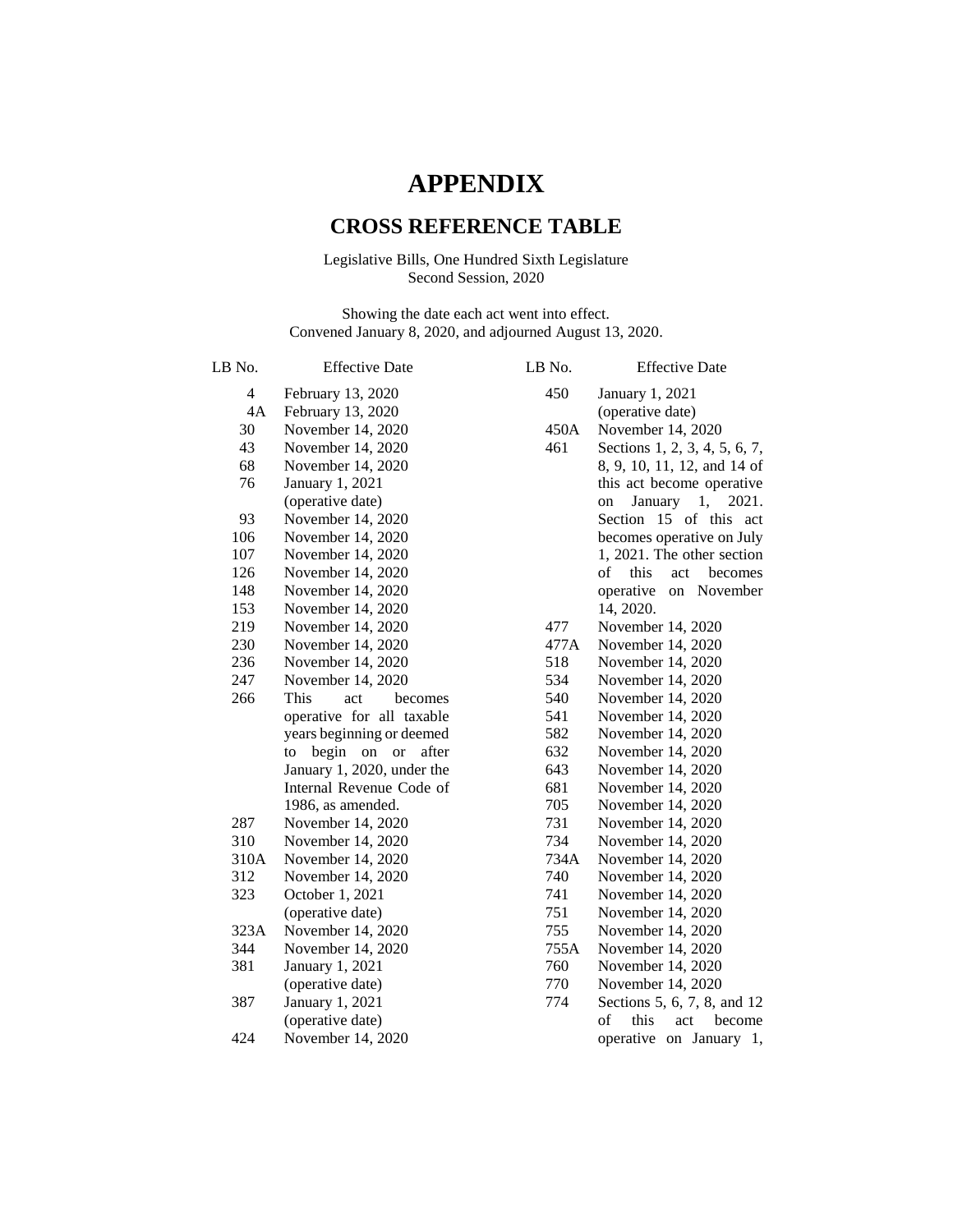LB No. Effective Date

2021. The other sections of this act become operative on November 14, 2020.

780 Sections 1, 2, and 5 of this act become operative on November 14, 2020. The other sections of this act become operative on August 7, 2020.

780A August 7, 2020

- 781 Sections 1, 2, 3, 4, 5, 6, 7, 10, and 12 of this act become operative on November 14, 2020. The other sections of this act become operative on August 16, 2020.
- 783 November 14, 2020
- 797 November 14, 2020
- 803 November 14, 2020
- 803A August 7, 2020
- 808 Sections 1, 11, 12, 13, 14, 15, 16, 17, 18, 19, 20, 21, 22, 23, 24, 25, 26, 27, 28, 29, 30, 31, 32, 33, 34, 35, 36, 37, 38, 39, 40, 41, 42, 43, 44, 45, 46, 47, 48, 49, 50, 51, 52, 94, 95, and 98 of this act become operative on November 14, 2020. Sections 2, 3, 4, 5, 6, 7, 8, 9, 10, and 99 of this act become operative on July 1, 2021. The other sections of this act become operative on August 16, 2020.
- 808A August 16, 2020
- 814 November 14, 2020
- 832 November 14, 2020
- 835 November 14, 2020
- 840 November 14, 2020
- 848 Sections 3, 4, 5, 6, 7, 8, and 14 of this act become operative on July 1, 2021. The other sections of this

### LB No. Effective Date

act become operative on November 14, 2020. 848A November 14, 2020 850 August 7, 2020 858 Sections 14, 15, 16, 17, and 22 of this act become operative on June 30, 2020. The other sections of this act become operative on August 7, 2020. 866 November 14, 2020 870 July 25, 2020 880 February 13, 2020 881 November 14, 2020 889 November 14, 2020 899 November 14, 2020 909 Sections 9, 18, 19, 20, 22, 25, 26, 27, 28, 29, 30, 31, 32, 33, 34, 35, 36, 37, 38, 39, 40, 41, 42, 43, 46, 55, and 57 of this act become operative on November 14, 2020. The other sections of this act become operative on July 25, 2020. 910 July 1, 2021 (operative date) 911 August 7, 2020 911A August 7, 2020 912 November 14, 2020 918 November 14, 2020 918A November 14, 2020 923 October 1, 2020 (operative date) 924 August 7, 2020 927 August 7, 2020 931 November 14, 2020 944 Sections 3, 10, 15, 17, 18, 19, 21, 22, 23, 30, 31, 32, 33, 34, 36, 38, 40, 41, 42, 43, 44, 45, 46, 47, 48, 49, 50, 55, 88, 89, 90, and 92 of this act become operative on January 1, 2021. Sections 1, 2, 4, 5, 6, 9, 11, 12, 13, 14, 16, 20,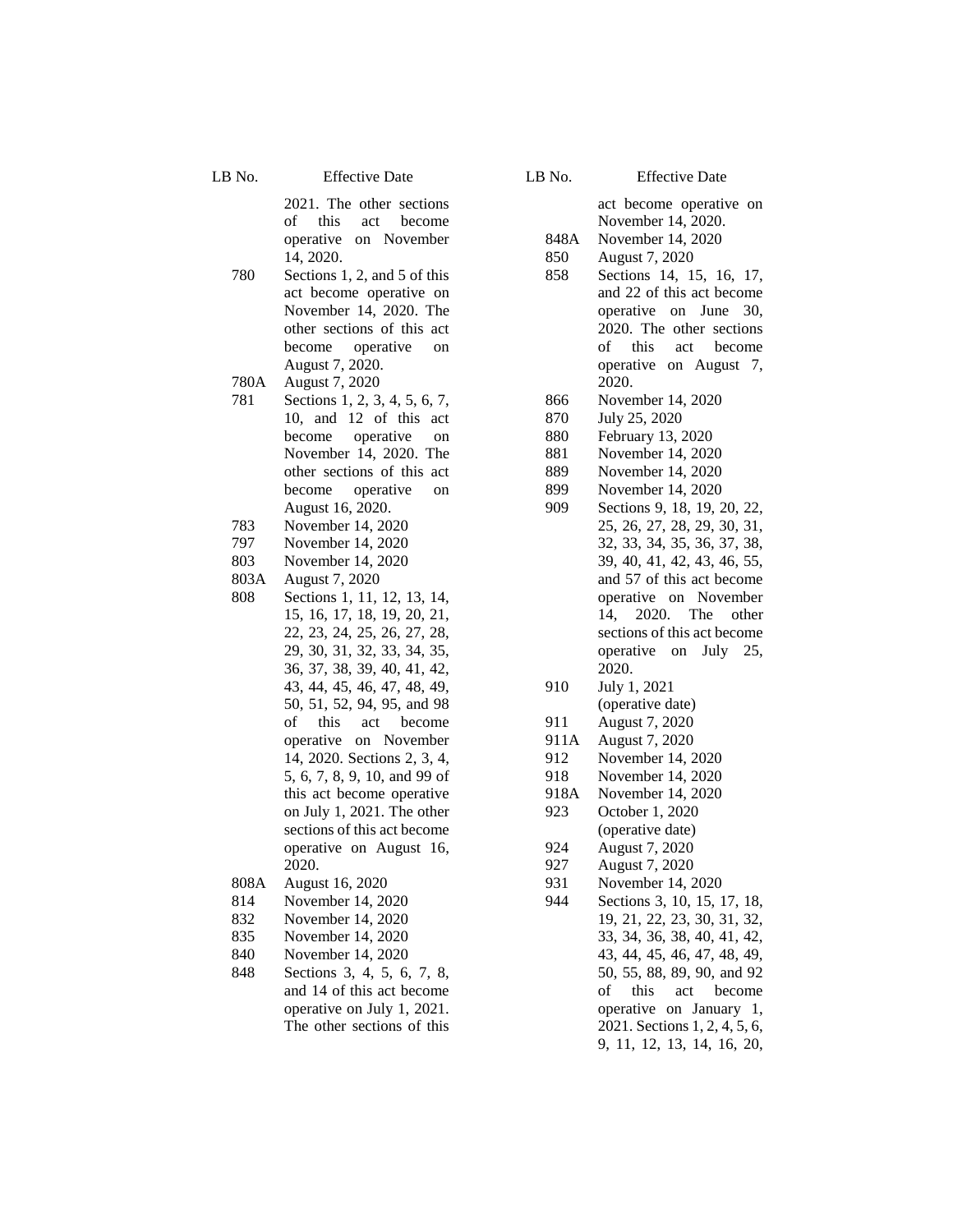24, 25, 26, 27, 28, 29, 35, 37, 39, 51, 52, 53, 54, 56, 57, 58, 59, 60, 61, 62, 63, 64, 65, 66, 67, 68, 69, 70, 71, 72, 73, 74, 75, 76, 77, 78, 79, 80, 81, 82, 83, 84, 85, 86, 87, and 93 of this act become operative on November 14, 2020. The other sections of this act become operative on August 7, 2020. 944A August 7, 2020 956 November 14, 2020 962 November 14, 2020 963 July 1, 2021 (operative date) 963A November 14, 2020 965 November 14, 2020 965A November 14, 2020 966 November 14, 2020 992 Section 8 of this act becomes operative on July 1, 2022. The other sections of this act become operative on November 14, 2020. 996 Sections 2, 3, and 6 of this act become operative on November 14, 2020. The other sections of this act become operative on July 25, 2020. 997 January 1, 2021 (operative date) 1002 Sections 1, 2, 3, 4, 5, 6, 7, 8, 9, 10, 11, 12, 13, 14, 15, 16, 17, 18, 19, 20, 21, 22, 23, 24, 25, 26, 27, 28, 29, 30, 31, 32, 33, 34, 35, 36, 37, 38, 39, 40, 41, 42, 43, 44, 45, 46, 49, 50, 51, 52, 53, 54, 55, 56, 57, and 59 of this act become operative on November 14, 2020. The other sections of this act become

LB No. Effective Date

operative on August 16, 2020.

| 1003 | Sections 1, 2, 3, 4, 5, 6, 7,                             |  |  |  |  |
|------|-----------------------------------------------------------|--|--|--|--|
|      | 8, 9, 10, 11, 12, 13, 14, 15,                             |  |  |  |  |
|      | 16, 17, 18, 19, 20, 21, 22,                               |  |  |  |  |
|      |                                                           |  |  |  |  |
|      | 23, 24, 25, 26, 27, 28, 29,                               |  |  |  |  |
|      | 30, 31, 32, 33, 34, 35, 36,                               |  |  |  |  |
|      | 37, 38, 39, 40, 41, 42, 43,                               |  |  |  |  |
|      | 44, 45, 46, 47, 48, 49, 50,                               |  |  |  |  |
|      | 51, 52, 53, 54, 55, 56, 57,                               |  |  |  |  |
|      |                                                           |  |  |  |  |
|      | 58, 59, 60, 61, 62, 63, 64,                               |  |  |  |  |
|      | 65, 66, 67, 68, 69, 70, 71,                               |  |  |  |  |
|      | 72, 73, 74, 75, 76, 77, 78,                               |  |  |  |  |
|      | 79, 80, 81, 82, 83, 84, 85,                               |  |  |  |  |
|      | 86, 87, 88, 89, 90, 91, 92,                               |  |  |  |  |
|      | 93, 94, 95, 96, 97, 98, 99,                               |  |  |  |  |
|      |                                                           |  |  |  |  |
|      | 100, 101, 102, 103, 104, 105, 106, 107, 108, 109,         |  |  |  |  |
|      |                                                           |  |  |  |  |
|      | 110, 111, 112,<br>113, 114,                               |  |  |  |  |
|      | 115, 116, 117, 118, 119,                                  |  |  |  |  |
|      | 120, 121, 122, 123, 124,                                  |  |  |  |  |
|      | 128, 129,<br>125, 126, 127,                               |  |  |  |  |
|      | 130, 131, 132,<br>133, 134,                               |  |  |  |  |
|      | 135,                                                      |  |  |  |  |
|      | 136, 137, 138, 139, 141, 142, 143, 144,<br>140, 141, 142, |  |  |  |  |
|      |                                                           |  |  |  |  |
|      | 145, 146, 147,<br>148, 149,                               |  |  |  |  |
|      | 150, 151, 152, 153, 154, 155, 156, 157, 158, 159,         |  |  |  |  |
|      |                                                           |  |  |  |  |
|      | 160, 161, 162,<br>163, 164,                               |  |  |  |  |
|      |                                                           |  |  |  |  |
|      | 165, 166, 167, 168, 169, 170, 172, 173, 174, 175,         |  |  |  |  |
|      | 176, 177, 178,<br>179,<br>180,                            |  |  |  |  |
|      |                                                           |  |  |  |  |
|      | 181, 182, 183, 184, 185,                                  |  |  |  |  |
|      | 186, 188, and 190 of this                                 |  |  |  |  |
|      | act become operative on                                   |  |  |  |  |
|      | November 14, 2020. The                                    |  |  |  |  |
|      | other sections of this act                                |  |  |  |  |
|      | become operative on                                       |  |  |  |  |
|      | August 7, 2020.                                           |  |  |  |  |
|      |                                                           |  |  |  |  |
| 1008 | August 7, 2020                                            |  |  |  |  |
| 1009 | August 7, 2020                                            |  |  |  |  |
| 1014 | November 14, 2020                                         |  |  |  |  |
| 1016 | Sections 2, 3, 4, 5, 6, and                               |  |  |  |  |
|      | of this act become<br>11                                  |  |  |  |  |
|      | operative on October 1,                                   |  |  |  |  |
|      | 2020. The other sections                                  |  |  |  |  |

of this act become